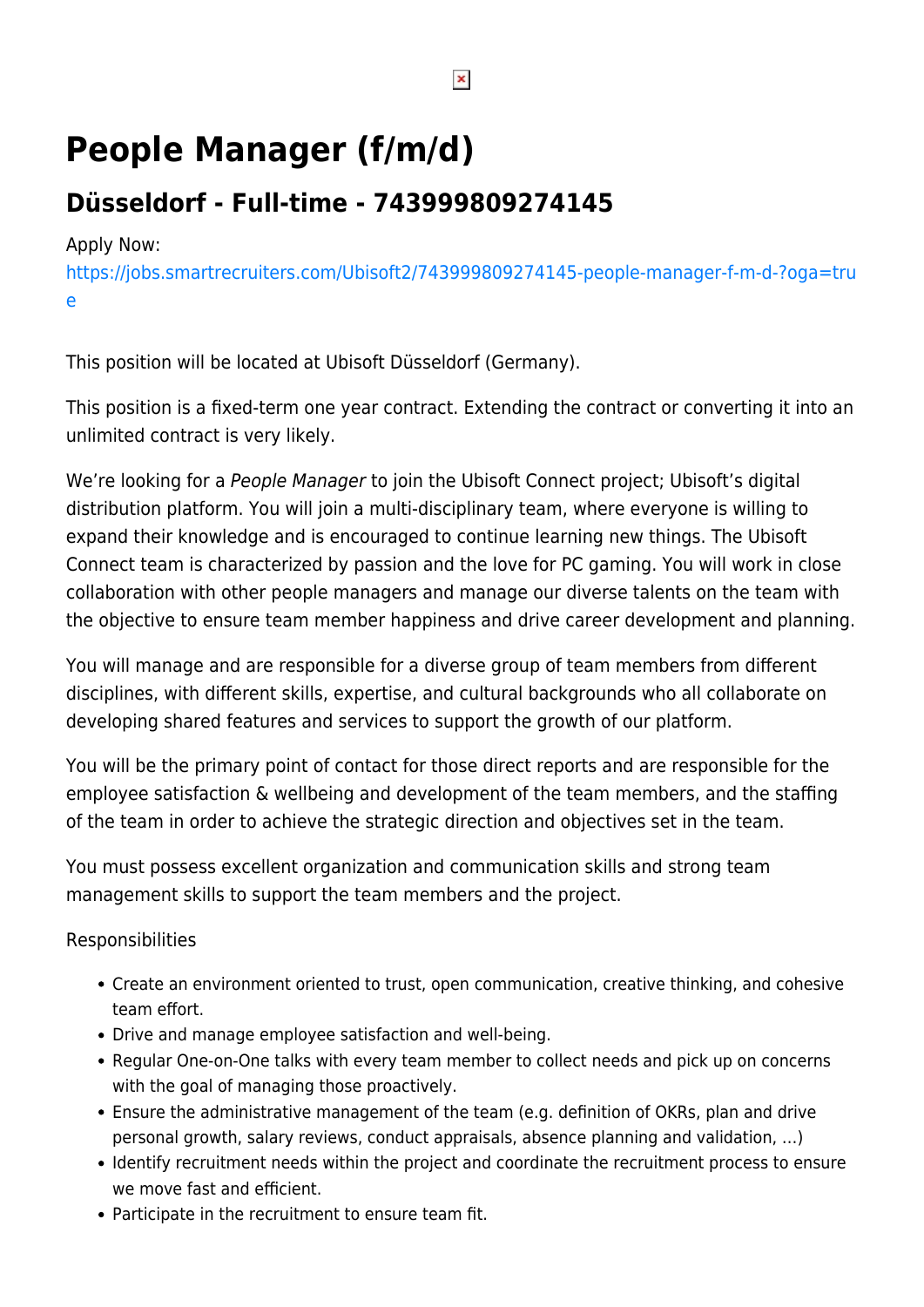- Accompany the onboarding process of every newcomer to ensure proper support during this critical phase.
- Define team member development and career path opportunities with team members and functional leads to develop relevant competence.
- Take care of performance ratings and provide constant transparency on it with our internal tools
- Anticipate and recognize potential team related risks & conflicts and recommend solutions to management
- Standardize processes and ways-of-working within the People Management group across the project.
- Primary contact for local operational teams (e.g. HR, Office, IT, Talent Development, etc.) for team matters.
- Maintain excellent knowledge on Ubisoft and especially Team Management processes, reinforce them and propose enhancements as per reality in the operational field

#### You as a person

You have excellent interpersonal skills combined with strong oral and written communication skills. You are passionate about technology and keep yourself up-to-date with the latest trends in your domain. To succeed in this position; you have great managerial experience and a big interest of making strong teams and driving learning and development. You are highly supportive, helping your team to do get things done efficiently with a proactive problem-solving mindset. You show integrity in everything that you do and you are familiar with handling people at all levels and enjoy making all process smoother for the developers. You are comfortable with taking initiative and finding creative solutions to complex problems.

Besides what is stated above we're looking for someone with experiences within the following areas:

- 3+ years of professional experience as a Team Lead/ Manager or other relevant experience
- Excellent interpersonal skills combined with strong English oral and written communication skills
- Ability to collaborate with multiple international teams
- Experience/ knowledge in technologies and software development
- Working style is very responsive and task handling is strongly reliable
- Highly supportive, helping your team to get things done efficiently with a proactive problemsolving mindset
- Being enthusiastic and cultivating it for on-going learning and development
- Encourage change and manage the implementation of new ideas.
- Excellent self-organization and able to work autonomously
- Ability to adapt to change & flexibility in organizing work

## Bonus:

- Affinity with technology and ability to grasp technical issues on a high level
- Experience in a software engineering environment